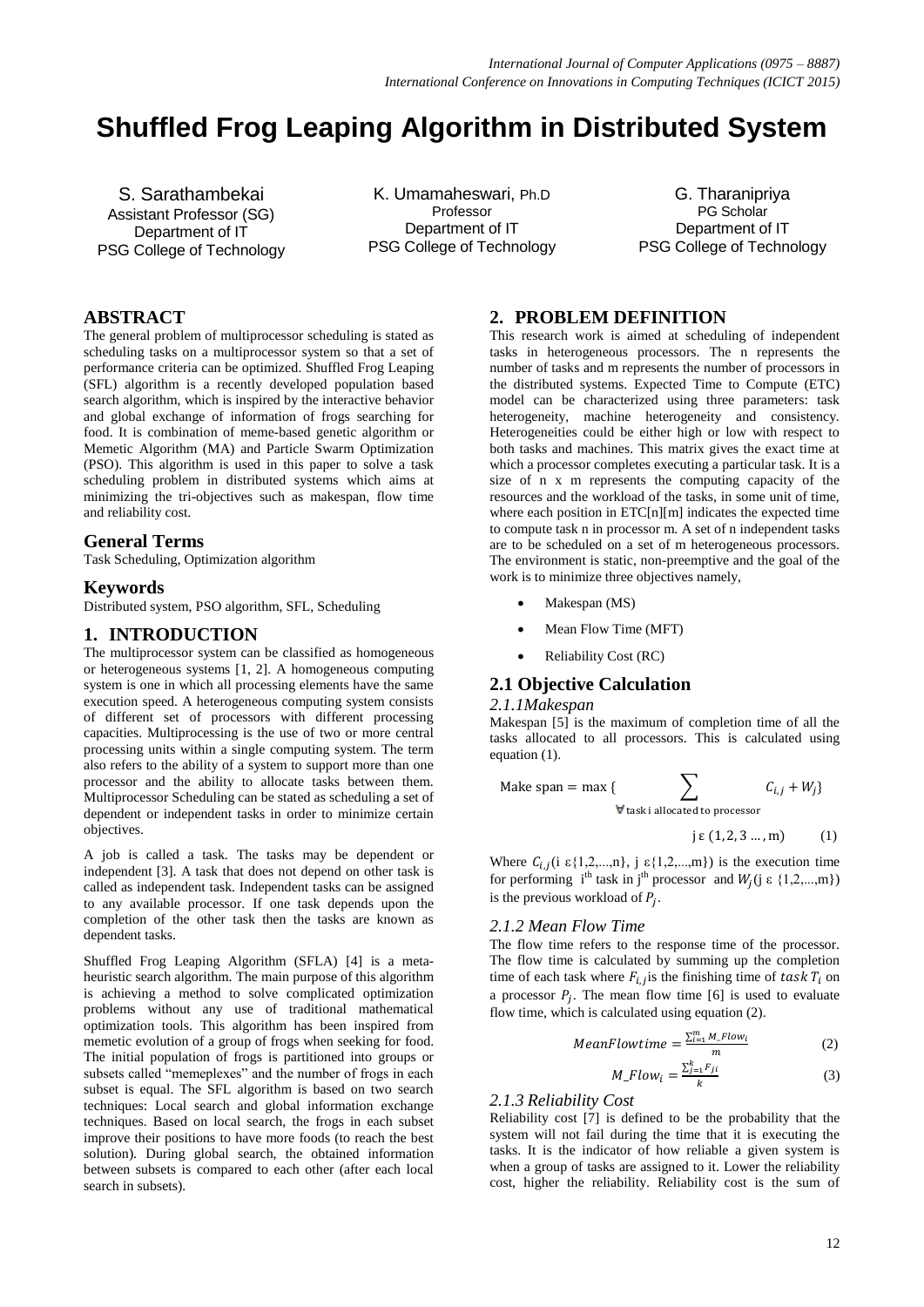processor reliability and the link reliability. Link reliability is zero because the tasks are independent. Processor reliability is calculated based on the processor failure rate, which ranges from (0.95 to 1.05)  $x10^6$ . A task  $v_i$  on a processor  $p_j$ 's failure rate is  $\lambda_i$ . The reliability cost of a task schedule is the summation over all task's reliability costs based on the given schedule. Given a heterogeneous processor P, the reliability cost is defined as

Reliability Cost = 
$$
\sum_{j=1}^{m} \sum_{x(T_i)=j} \lambda_j C_{ij}(T_i)
$$
 (4)

#### **2.2 Fitness Calculation**

In SFL algorithm, all frogs at each iteration step are evaluated according to a measure of solution quality, called fitness. The fitness is calculated using the Adaptive Weighted Sum [8] Method. The objectives are summed up based on random weighting factors resulting in transformation of the multiobjective optimization problem into single objective optimization problem. The fitness is calculated using equation (5).

$$
Fitness = \alpha_2 MS + (1 - \alpha_1)\alpha_2 MFT + (1 - \alpha_2) RC
$$
 (5)

Where  $\alpha_i \in [0,1]$ .

## **3. ALGORITHM DESIGN**

The SFL [4] is the memetic evolution of group of frogs for seeking the location that has the maximum amount of available food. It is based on evolution of memes carried by interactive individuals and a global exchange of information among the frog population. It combines the advantages of the MA and PSO algorithm. The characteristics of SFL: simple concept, great capability in global search and easy implementation. It involves a population of frogs with the same structure but different adapt abilities. The position vector of each individual frog represents a feasible solution of the optimization problems. The population is partitioned into a number of groups called as memeplex. Each memeplex represents a type of idea. The algorithm performs simultaneously an independent local search within each memeplex using a PSO. To ensure global exploration, after a default number of local iterations, the whole frogs are shuffled and reorganized into new memeplexes.

## **3.1 Pseudo Code for SFL**

- Initialize the population based on the number of tasks and number of processors
- Evaluate the objectives- makespan, reliability cost and flow time using equation  $(1) - (4)$
- Calculate the fitness using equation (5)
- Based on the fitness value, sort the frogs in descending order.
- Divide the population into memeplexes and find its local best  $frog_{LR}$  and local worst  $frog_{LW}$  and global best  $frogt_{GB}$
- Update the local worst using equation (6) and (7)  $D_i = rand * (froq_{i,p} - froq_{i,w})$  (6)

$$
f_{\text{max}} = f_{\text{max}} \tag{7}
$$

$$
frog_{new} = frog_{oldworst} + D_i \tag{7}
$$

Where rand is a random number between 0 and 1,  $frog_{new}$ is new position of the worst frog.

- If this process produces a better solution replace the frog  $frog_{oldworst}$  by  $frog_{new}$
- Else replace  $frog_{LB}$  in equation(6) by  $frog_{GB}$  and calculate  $frog_{new}$
- If this process produces a better solution replace the frog  $frog_{oldworst}$  by  $frog_{new}$
- Else replace the frog  $frog_{oldworst}$  by the randomly generated frog.
- The process will continue until the specified iterations.

## **4. IMPLEMENTATION**

#### **4.1. Frog Initialization**

In the initial step, the independent tasks, number of processors, population size and the number of iterations are given as input. Each frog represents a feasible solution to the problem and a set of frogs are referred to as a population. The first generated frogs are termed as initial population. The frogs are represented in position vector form in which the elements are integer numbers between 1 and m, where m is the number of processors. An illustrative example is presented Table 1. It represents the number of tasks is 3, number of processor is 3 and population size is 3.

**Table 1. Population Initialization**

| m                 | T1 | T <sub>2</sub> | T <sub>3</sub> |
|-------------------|----|----------------|----------------|
| Frog 0            |    |                |                |
| Frog 1            |    |                |                |
| Frog <sub>2</sub> |    |                |                |

In table 1, F represents frog. T represents task no. The values represent the processor number.

## **4.2 Objective Calculation**

The three objectives namely makespan, reliability cost and flow time are calculated using the equation  $(1)-(4)$ 

Table 2 represents the ETC matrix for the processors.

**Table 2. Expected Time to Compute Matrix**

| T<br>P         | <b>T1</b> | T2 | T <sub>3</sub> |
|----------------|-----------|----|----------------|
| P <sub>0</sub> |           |    |                |
| <b>P1</b>      | 5         |    |                |
| P <sub>2</sub> |           |    |                |

P represents the processor, T represents the task and the number represents the execution time of the task on a processor.

The Table 3 shows the objectives calculation for frog0. Similarly the objectives are calculated for remaining frogs in the population.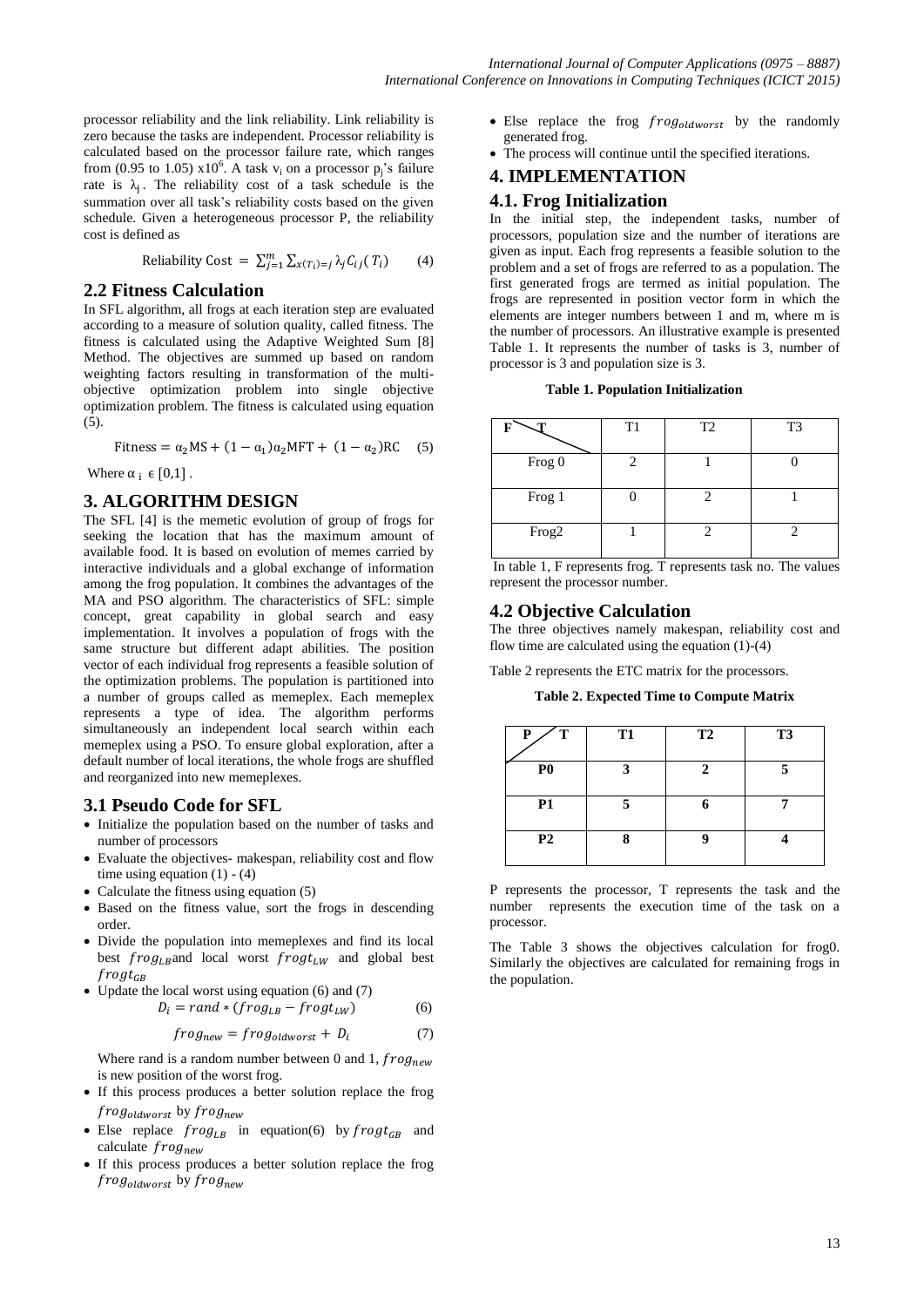#### **Table 3. Objective Calculation**

| Frog $0 = [2 1 0]$                                                                                                                                                                                                                                                                                                                                                                                                                                                                         | <b>Reliability cost:</b>                                                                                                                                                                                                                                                                                                                                                                                                                                                                     |
|--------------------------------------------------------------------------------------------------------------------------------------------------------------------------------------------------------------------------------------------------------------------------------------------------------------------------------------------------------------------------------------------------------------------------------------------------------------------------------------------|----------------------------------------------------------------------------------------------------------------------------------------------------------------------------------------------------------------------------------------------------------------------------------------------------------------------------------------------------------------------------------------------------------------------------------------------------------------------------------------------|
| <b>Processor Allocation:</b><br>Processor P2 is assigned to task1<br>Processor p1 is assigned to task2<br>Processor p0 is assigned to task 3<br>Makespan, Reliability cost, flow time calculation<br>for Frog 0:<br>Makespan:<br>P <sub>0</sub><br>T <sub>3</sub><br>5<br>$\Omega$<br>P <sub>1</sub><br>T <sub>2</sub><br>$\Omega$<br>6<br>P <sub>2</sub><br>T1<br>8<br>$\Omega$<br>$Makespan = 8$<br>Frog 0:<br>$Makespan = 8$<br>Reliability cost=0.00001821<br>Mean Flow time= $6.3333$ | <b>Processor Failure Rate:</b><br>Failure rate for $P0=0.00000095$<br>Failure rate for $P1=0.00000096$<br>Failure rate for $P2=0.00000097$<br>$P0 = 8*0.00000095 = 0.00000760$<br>$P1 = 6*0.00000096 = 0.00000576$<br>$P2 = 5*0.00000097 = 0.00000485$<br>Reliability $\cos t = 0.00001821$<br><b>Mean Flow time:</b><br>Flow time of task in P0 = $8/1$ = 8<br>Flow time of task in P1 = $6/1$ = 6<br>Flow time of task in P2 = $5/1 = 5$<br>Mean Flow time for frog0 = $(8+6+5)/3$ = 6.333 |
|                                                                                                                                                                                                                                                                                                                                                                                                                                                                                            |                                                                                                                                                                                                                                                                                                                                                                                                                                                                                              |

## **4.3 Fitness Calculation**

Fitness is calculated using the weighted sum method. The weights are randomly generated and the fitness is calculated using equation (5).

Fitness value for frog  $0 = (0.818*0.057*8) + ((0.182)*0.057*$  $(6.333) + ((1 - 0.057)^*1.82^*10^{-4}) = 1.1712000000000002$ 

Similarly the fitness values are calculated for frogs in the population.

## **4.4 Leaping process**

Based on the fitness, sort the frogs in descending order. Divide the frogs into memeplexes, each containing n1 frogs, in such a way that the first frog of sorted population goes to the first memeplex, the second frog goes to the second memeplex, n1 frog goes to n1 memeplex, and frog  $(n1)+1$ goes to the first memeplex again.

## **4.5 Gbest , Lbest and Lworst Calculation**

The smallest fitness value of the frog is the Gbest:  $frogt_{GB}$ . The smallest value in each memeplex is the Lbest:  $frog_{LB}$ . The largest value in each memeplex is defined as Lworst:  $frogt_{LW}$ . Figure1 shows the comparisons of Gbest and Lbest for different iterations. X axis represents the iterations and Y axis represents the Gbest and Lbest values for various iterations.



**Fig 1. Comparison of Gbest and Lbest frogs**

## **5. RESULT AND PARAMETER SETTINGS**

## **5.1 Parameter Results**

**Table 4. Parameter settings**

| Parameter       | value |
|-----------------|-------|
| No of processor | 3     |
| No of task      | 10    |
| Population size | 10    |
| Memeplex size   | 2     |
| No of iteration | 20    |

## **5.2 Experimental Results**

The algorithm is coded in java and executed in Net beans.

#### **Table 5. Comparison of Fitness value of Gbest Frog**

| Iteration | <b>Fitness</b> |
|-----------|----------------|
| Number    | Value          |
|           |                |
| $\theta$  | 4235.678       |
| 5         | 4100.056       |
| 10        | 3876.234       |
| 15        | 3624.267       |
| 20        | 3401.187       |